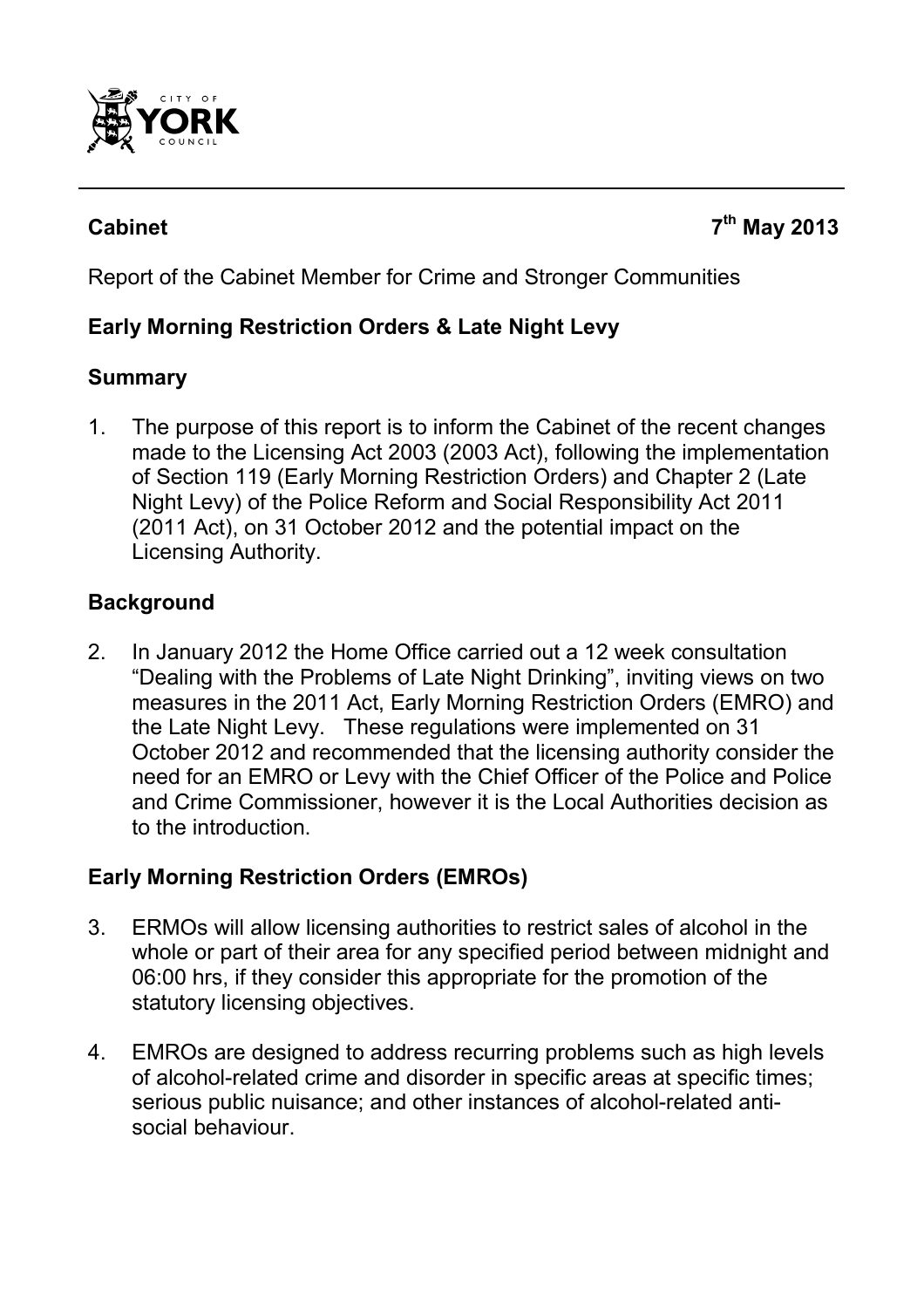- 5. An EMRO applies:
	- To the supply of alcohol authorised by premise licences, club premise certificates and temporary event notices;
	- For any period beginning at or after midnight and ending at or before 06:00 hrs. It does not have to apply on every day of the week, and can apply for different time periods on different days of the week;
	- For a limited or unlimited period, for example, an EMRO could be introduced for a few weeks to apply to a specific event;
	- To whole or part of the authority's area;
- 6. An EMRO will not apply:
	- To any premises on New Year's Eve, defined as midnight to 06:00 hrs on 1 January every year;
	- To the supply of alcohol to residents by accommodations providers between midnight and 06:00 hrs, provided the alcohol is sold through mini-bars and / or room service; and
	- To a relaxation of licensing hours by virtue of an order made under section 172 of the 2003 Act.
- 7. Licensing authorities should be satisfied that it has sufficient evidence to demonstrate that its decision is appropriate for the promotion of the licensing objectives. Evidence should be considered from partners, including responsible authorities and local Community Safety Partnerships.

# **Late Night Levy (the Levy)**

8. The Levy will allow licensing authorities to raise a contribution from lateopening alcohol retailers towards managing the late night economy. It is a local power that licensing authorities can choose whether or not to adopt and must cover the entire local authority area. However the licensing authority can choose the period during which the Levy applies, between midnight and 06:00 hrs (the late night supply period).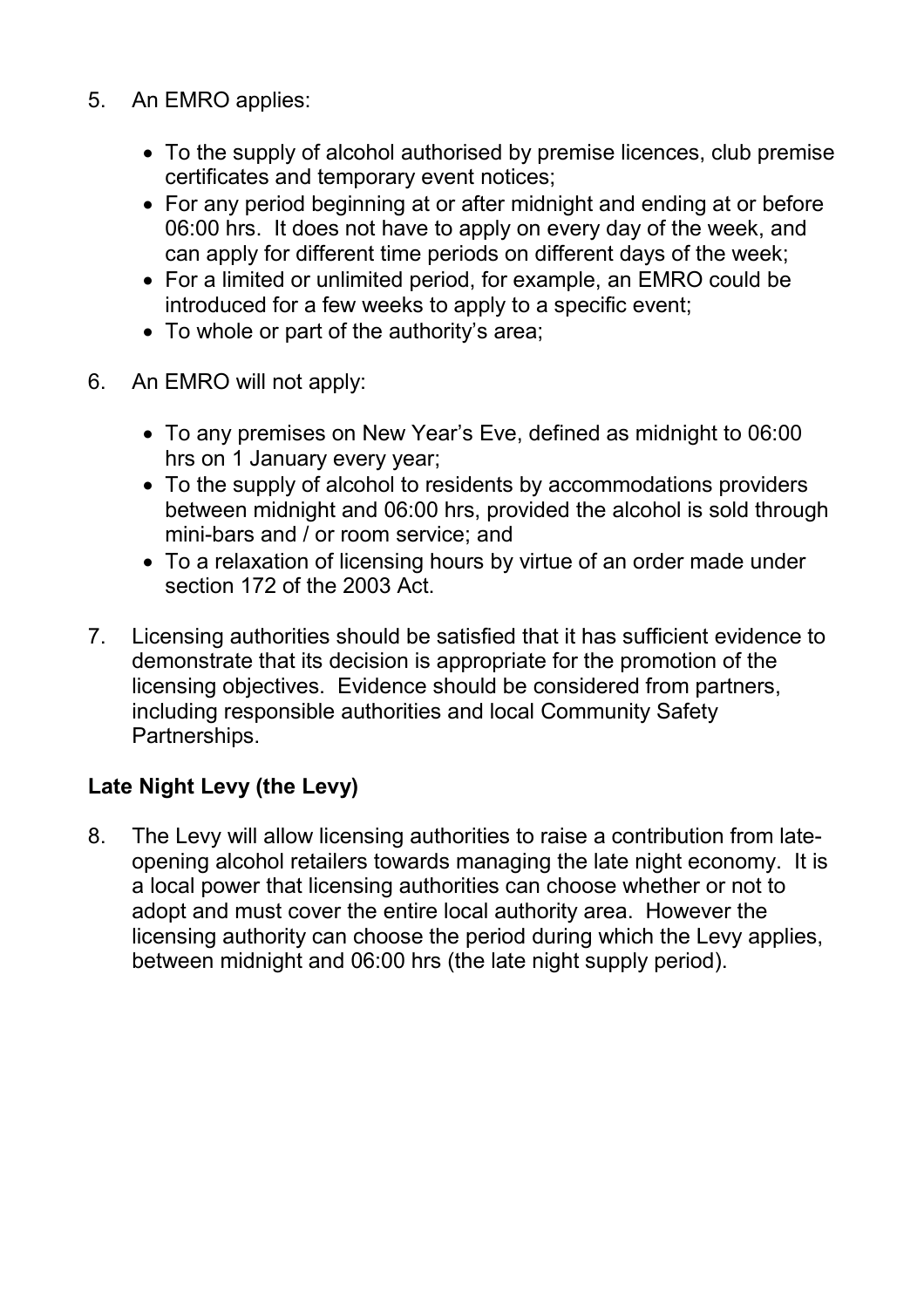9. The amount of the Levy has been set at a national level. The charge is calculated according to non-domestic rateable value (this system applies to existing licence fees). The charges are:

| <b>Band</b>                                                   | <b>Annual Levy</b><br>charge |
|---------------------------------------------------------------|------------------------------|
| A - No value to £4,300                                        | £299                         |
| B - £4,301 to £33,000                                         | £768                         |
| C - £33,001 to £87,000                                        | £1,259                       |
| D - £87,001 to 12,500                                         | £1,365                       |
| $E - £125,001$ and above                                      | £1,493                       |
| Dx2 Cat D premises that primarily or exclusively sell alcohol | £2,730                       |
| Ex3 Cat E premises that primarily or exclusively sell alcohol | £4,440                       |

- 10. The net revenue from the Levy must be split between the licensing authority and Police and Crime Commissioner (PCC). The licensing authority must pay at least 70% of the net Levy revenue to the PCC. This decision must be subject to consultation. The amount paid to the PCC is not ring fenced and can be used by the PCC to support policing initiatives outside of the local authority area where it is raised.
- 11. The percentage retained by the licensing authority will fund services to tackle late night alcohol related crime and disorder, and services connected to the management of the night-time economy.
- 12. Licensing authorities will decide the design of the Levy, this will include the late night supply period, any exemptions or reductions that may apply and the proportion of the revenue which will be paid to the PCC.
- 13. Licensing authorities may consider that it is not appropriate to introduce the Levy.

## **Current situation within the authority area**

- 14. The councils 'Statement of Licensing Policy' includes a 'Saturation and Cumulative Impact' policy. This policy identifies an area that is under stress because of the cumulative effect of the concentration of late night drink led premises which has led to serious problems of disorder and/or public nuisance. Since the introduction of this policy in 2005 the council and police has been able to prevent the increase in numbers of certain types of licensed premises in the area and substantial variations to existing licensed premises. The policy has worked very well at controlling alcohol related crime and disorder in this area.
- 15. The 2003 Act has always offered responsible authorities, local residents, local businesses and Ward Councillors the provision to apply to review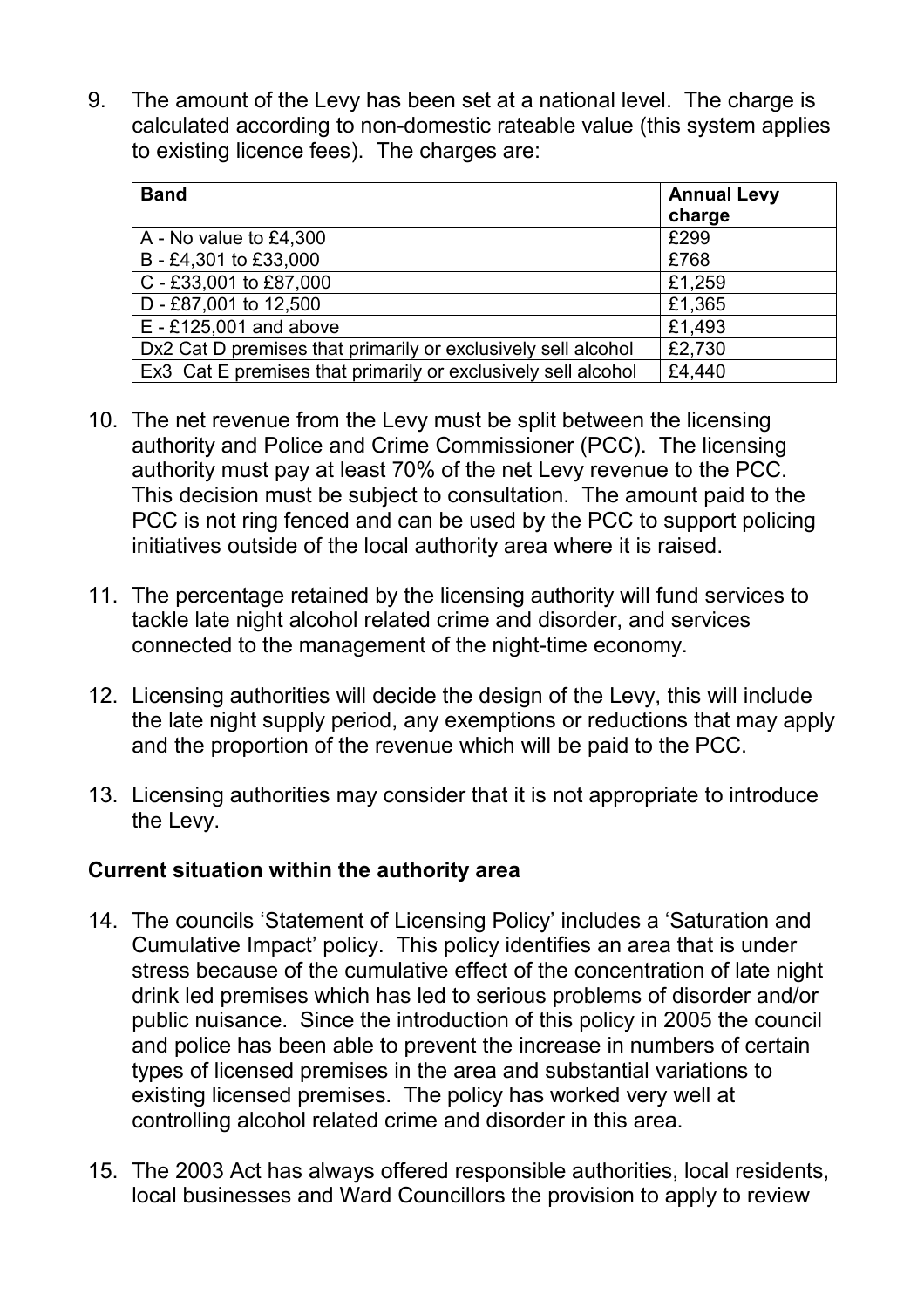any premise licence or club premise certificate if one or more of the four licensing objectives are being undermined. The review process targets individual 'problem' premises. Issues at these premises can be dealt with in less than 2 months from an application being received to a decision being made at a sub-committee hearing. The Police, Environmental Protection Unit, Fire Authority and local residents have used the review process to deal with licensed premises undermining the licensing objectives. The outcome of these reviews have led to conditions being placed on licences, the reduction of licensing hours and in one case the licence being revoked.

16. The council as the licensing authority works in partnership with the police, other responsible authorities and Safer York Partnership. Through this partnership working issues relating to licensed premises are closely monitored, with appropriate agreed action taken if/when required.

#### **Consultation**

17. The Home Office consulted a wide range of people and organisation on their proposals before regulations were implemented. If the council consider introducing either EMROs or the Levy a full formal consultation would have to take place, as stated in legislation and guidance.

## **Options**

- 18. **Option 1** Recommend that officers consult with North Yorkshire Police, the Police and Crime Commissioner, other responsible authorities, Safer York Partnership and the relevant Business Community with regards to the introduction of EMROs and/or the Levy. Following consultation bring a report back to the Cabinet Member with views/recommendations.
- 19. **Option 2** Recommend that officers take no further action at this time as current measures within legislation and partnership working works well. Officers to review the situation annually.

#### **Analysis**

20. York has for many years been held in high regard nationally for the way it manages its night-time economy. To achieve this the council has worked in partnership with the police, other agencies and on occasion the licence trade. Option 1 would see the council consulting with relevant bodies, as recommended by guidance. However, consideration must be given to the current position within the authority area.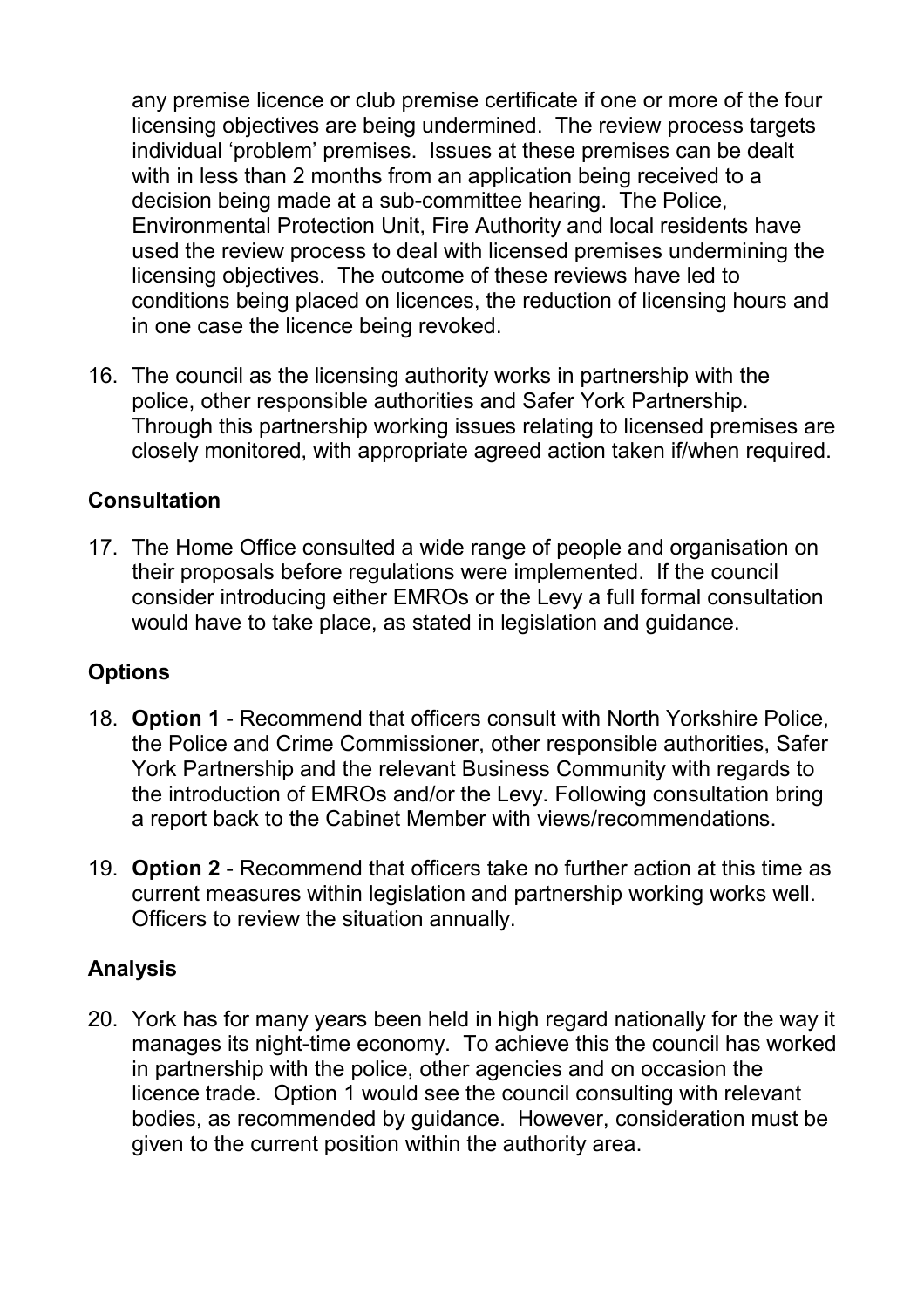# **EMROs**

21. Having looked at the evidence base / information, at this time officers cannot identify an area within the authority where they believe an EMRO would be required.

## **The Levy**

22. When considering the Levy, the authority has 263 licensed premises authorised to sell/supply alcohol between the hours of midnight to 06:00hrs (246 premise licences, 17 club premise certificates). The following table sets out the number in each of the non-domestic rateable value bands and broken down by hourly intervals:

|               | Midnight       | 01:00 | 02:00          | 03:00          | 04:00          | <b>Total per</b> |
|---------------|----------------|-------|----------------|----------------|----------------|------------------|
|               | to 01:00       | 02:00 | 03:00          | 04:00          | 24 hrs         | <b>Band</b>      |
| <b>Band A</b> | 6              | 3     | 0              |                | 2              | 12               |
| <b>Band B</b> | 91             | 24    | 8              | 5              | 5              | 134              |
| Band C        | 34             | 19    | 5              | 5              | $\overline{2}$ | 66               |
| Band D        | 3              | 4     | 0              | $\overline{0}$ |                | 8                |
| Band E        | 9              |       | 10             |                | 5              | 32               |
| Band Dx2      |                | 4     | 3              |                | 0              | 8                |
| Band Ex3      | $\overline{0}$ |       | $\overline{2}$ | 0              | 0              | 3                |
| <b>Total</b>  | 144            | 62    | 28             | 13             | 15             | 263              |

- 23. When considering the above premises against charges set out in Para 9, if the Levy was introduced with a late night supply period of midnight to 06:00hrs, and if no one changes their operating hours, there is potential for an annual gross income of £286k. However it should be noted that there is a very strong likelihood that a number of premise licence holders will request a minor variation to reduce their licensable hours for the sale of alcohol so that their hours no longer fall within the late night supply period, this could see the amount of income significantly reduce.
- 24. If all the premises with a licence to supply alcohol until 01:00hrs requested a variation to reduce their hours to midnight the gross income would reduce to £152k. Once administration costs are deducted, the net income has to be proportioned at a minimum 70/30 with the PCC which, at the lower level would mean a potential net income to the licensing authority of £45k.
- 25. If the Levy was introduced the licensing authorities can deduct the costs incurred in connection with the administration, collection and enforcement of the Levy, prior to the revenue being apportioned between the PCC and licensing authority. If the Levy was introduced, with a late night supply period of midnight to 06.00hrs and all 246 premises paid,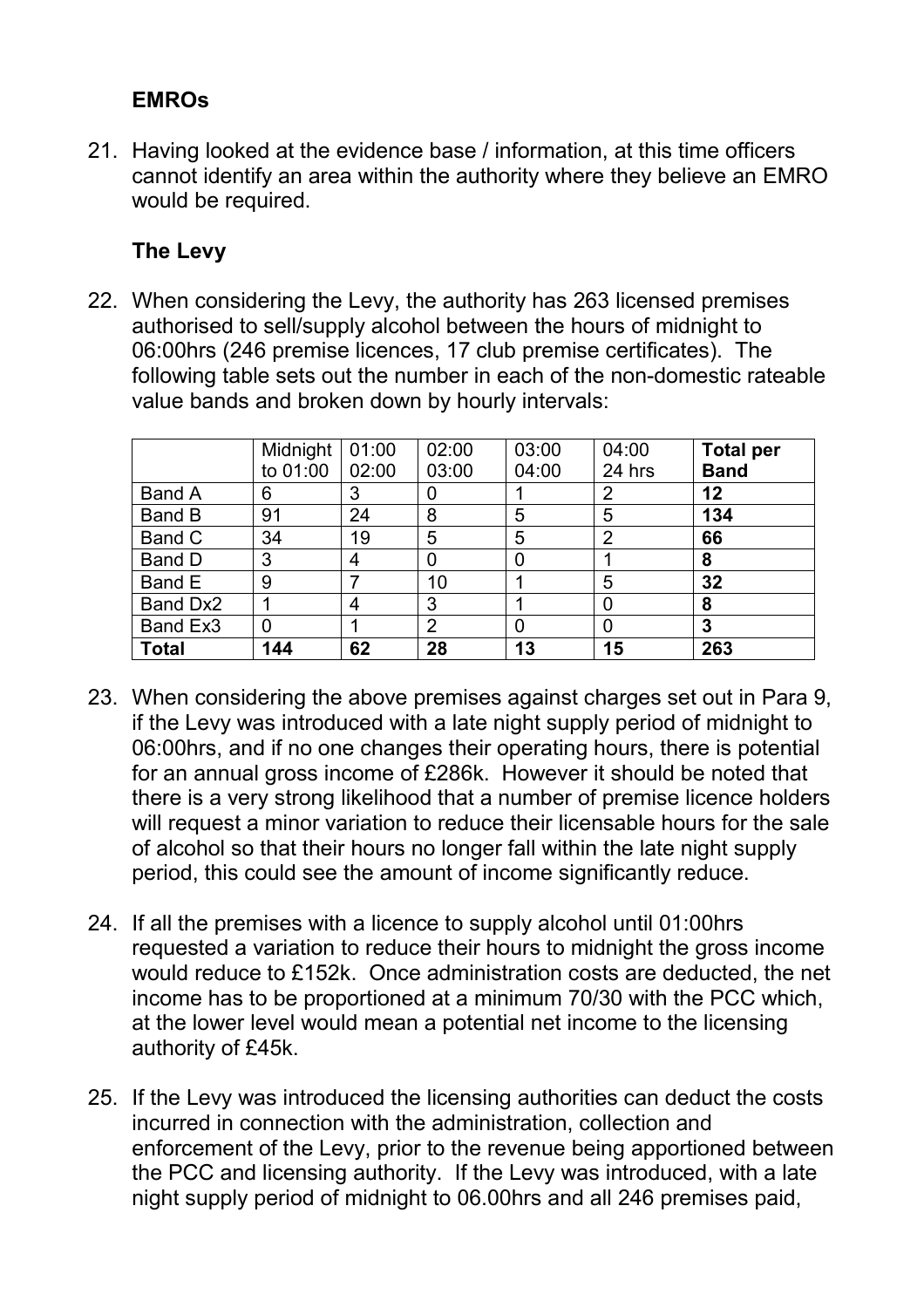the administration costs would be £14K. This could reduce to £6.3K if a number of licensed premises apply to reduce their licensable hours for the supply of alcohol.

- 26. Within the first year there will be additional administration costs, which would include:
	- The formal consultation;
	- Associated work of introducing the Levy; and
	- Minor variations provision within the legislation free of charge
- 27. The costs of a formal consultation and associated works are difficult to estimate. However, for example the costs of minor variations if 144 premises reduced their licensable hours for the supply of alcohol would be £12.8K (statutory fee for a minor variation is £89).
- 28. If a number of licensed premises apply to reduce their hours so that they no longer fall within the late night supply period, this would result in a reduction in the level of income from the Levy. It could also potentially create anti-social behaviour issues with a large number of premises closing at the same time.
- 29. If the Levy is introduced the licensing authority can set reduction or exemptions to the Levy. The legislation sets out the type of premises where exemption or reduction can be offered. These are:
	- Premises with overnight accommodation;
	- Theatres & cinema's;
	- Bingo Halls;
	- Community amateur sports clubs;
	- Community premises; &
	- Country village pubs.
- 30. In addition to the types of premises where exemption / reduction can be offered, the legislation also enables the licensing authority to give exemption to premises with Business Improvement District and on New Year's Eve.
- 31. The potential income set out in Para's 23 & 24 excludes premises with overnight accommodation authorised to supply alcohol to residents of the hotel 24hrs. If these were included the gross income would increase by approximately £58k.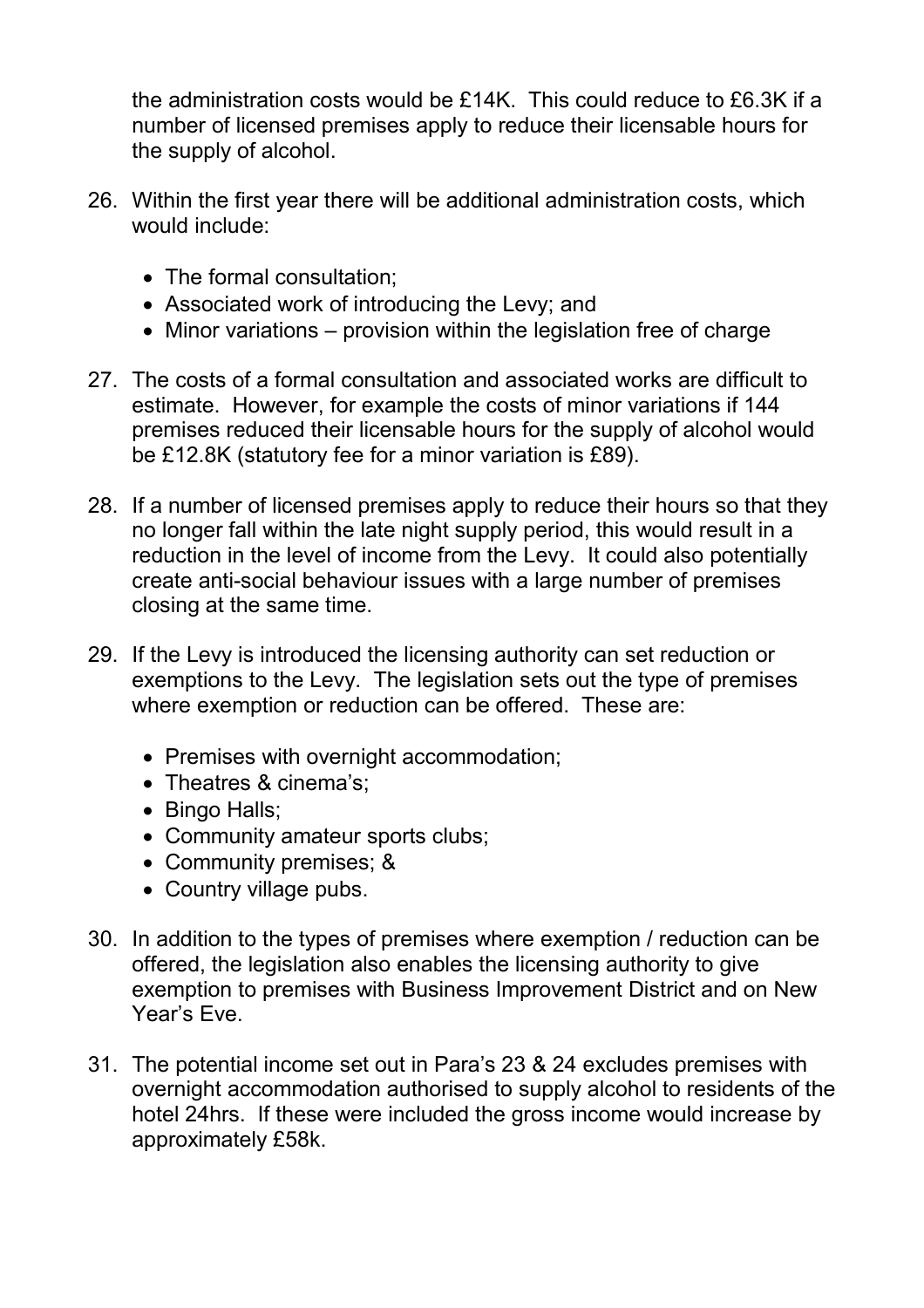- 32. When considering the introduction of the Levy it could be seen as an extra financial burden, imposed by the licensing authority, on businesses / operators who are already struggling in the current financial climate.
- 33. Within the legislation and guidance there are no restrictions on what the PCC's portion of the Levy revenue can be spent on, this is in line with standard practice on the allocation of police funds. Officers believe that if this authority was to introduce the Levy that agreement should be in place with the PCC that their portion of the Levy revenue should be spent on additional activity to manage / police the late night supply period within this authority area.
- 34. Crime figures provided by Safer York Partnership in relation to crimes within a 50m radius of licensed premises for the proposed late night supply period, from January 2012 – December 2012, show that 95 premises have violent crime, 130 premises have ASB and 78 premises have damage. These premises are located in 12 wards. However, 118 of these premises are located within the 2 city centre wards, Guildhall and Micklegate. Out of the 246 city wide licences premises authorised to sell/supply alcohol during the late night supply period 130 are located in Guildhall and Micklegate wards.
- 35. Since the 2003 Act come into force on 24 November 2005, the police have never issued a closure order on a licensed premises under Sections 161 of the Act. The police have only issued 3 closure notices under Section 19 of the Crime Justice and Police Act 2001 on licensed premises. Relevant issues have been rectified within 24-48 hours therefore the police have not proceeded further to Magistrates Court to request closure orders to take effect.
- 36. When considering the health impacts of alcohol related ASB, Accident & Emergency (A&E) admission figures provided by Safer York Partnership (based on data supplied by YDH) for 2011 show that the estimated number of alcohol related attendances at A&E between midnight and 06:00hrs were 665, with a further 196 admissions between 06:00 – 08:00hrs. For 2012 the number of attendances at A&E for victims of assault between midnight and 06:00hrs was 331, of these 164 where alcohol related.
- 37. Since the 2003 Act came into force the Council has received 14 applications to review premise licences, 8 of these applications were received from responsible authorities and 6 from local residents. Of these applications 5 were withdrawn by the applicant prior to a Sub Committee Hearing and 1 was for a late night refreshment house. At the time of writing this report 1 application is pending a hearing.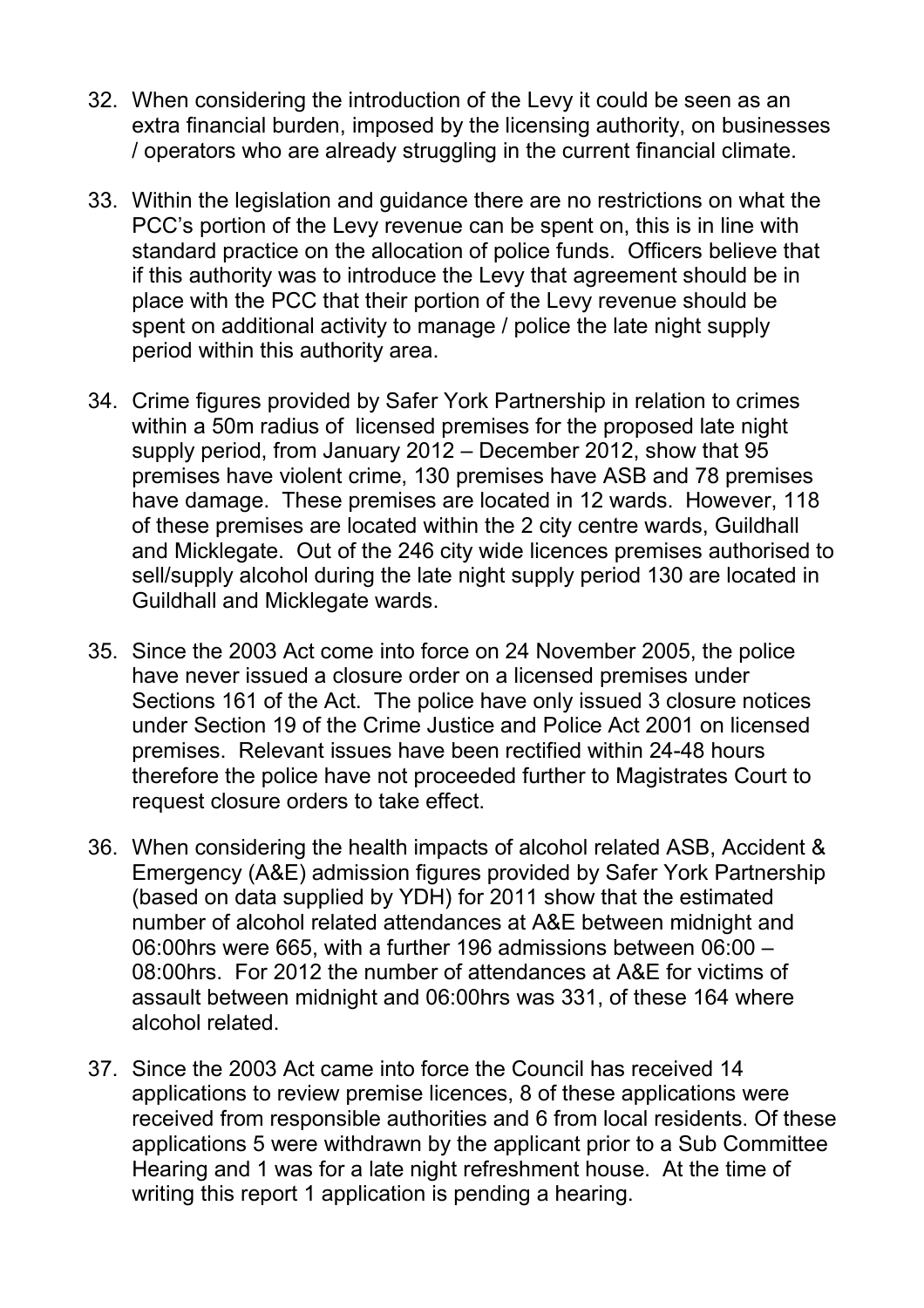38. Due to the low number of crimes associated with licensed premises, and that a majority of these crimes take place in 2 city centre wards, the low number of notices served on licensed premises and the low number of reviews applications received the Council would have to consider the evidence base to ensure a sound justification for the introduction of a Levy and its design.

# **Council Priorities**

- 39. The Licensing Act 2003 has 4 objectives, the prevention of crime and disorder, public safety, prevention of public nuisance and the protection of children from harm.
- 40. The promotion of the licensing objectives will support the Council's priorities to protect vulnerable people, build strong communities, and protect the environment.
- 41. By introducing an EMRO or the Levy, the licensing authority will be able to protect vulnerable people and communities that are affected by alcohol related public nuisance and crime and disorder during the late night supply period, either in a specified area (EMRO) or the whole authority area (the Levy). This will make communities safer and stronger for residents and businesses in York.

## **Implications**

- 42. The implications arising direct from this report are:
	- **Financial:** The introduction of the Levy would generate income for the council and police to assist in managing the late night economy. However, the introduction of the Levy would impact on the licensed trade by implementing a financial burden on them.
	- **Human Resources:** The introduction of a levy will result in additional work within the licensing team, however the cost of this will be covered by any income received.
	- **Equalities:** A community impact assessment has been carried out. There are no Equalities implications associated with this report.
	- **Legal:** The introduction of an EMRO or Levy can be legally challenged; therefore clear evidence and reasoning must be in place.
	- **Crime and Disorder:** The introduction of an EMRO or Levy would promote the licensing objective "the prevention of crime and disorder".
	- **Information Technology (IT):** There are no IT implications associated with this report.
	- **Other:**There are no other implications associated with this report.